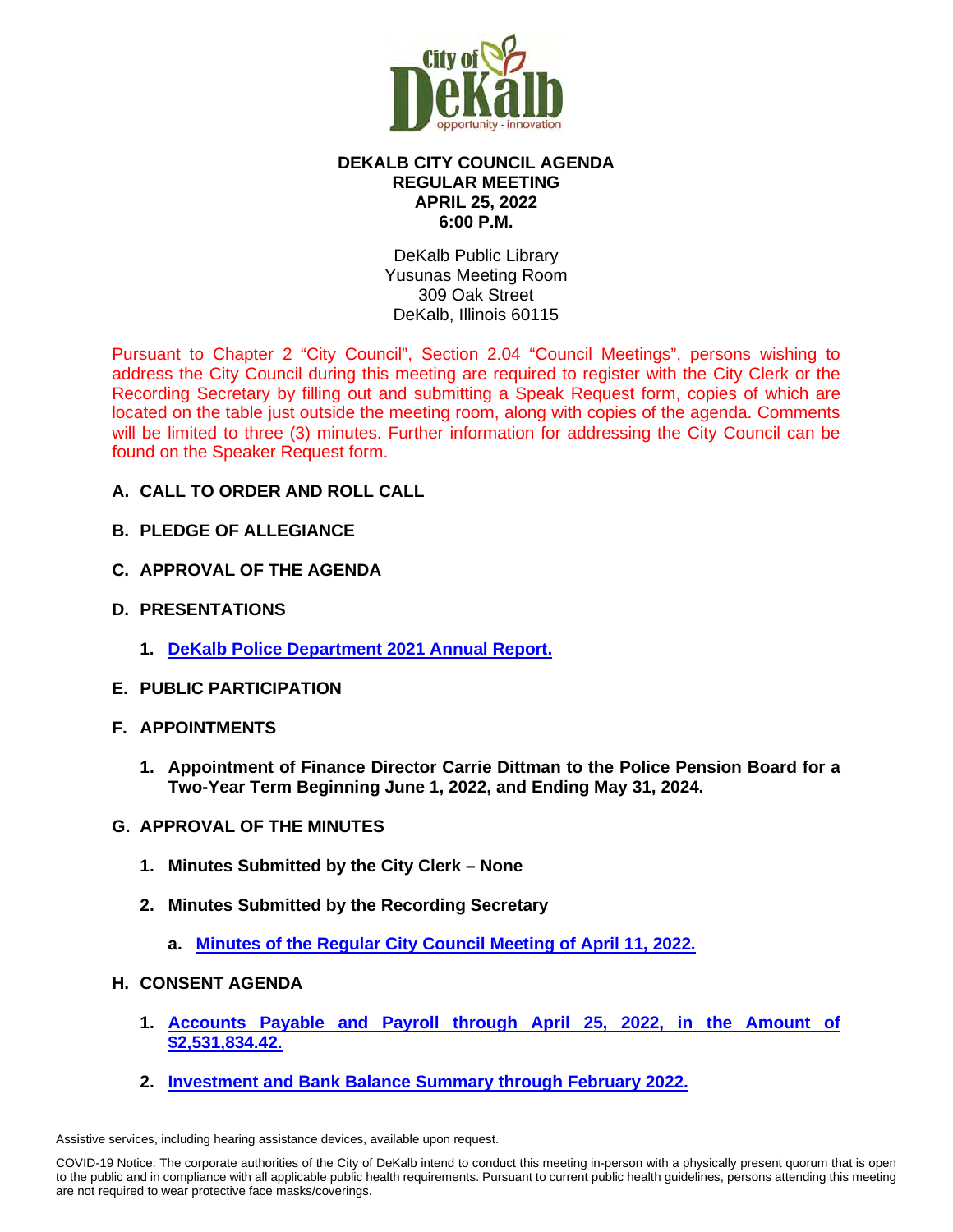- **3. [Year-to-Date Revenues and Expenditures through February 2022.](https://www.cityofdekalb.com/DocumentCenter/View/13803/6-YTD-Rev-Exp---Feb-2022)**
- **4. [Freedom of Information Act \(FOIA\) Report March 2022.](https://www.cityofdekalb.com/DocumentCenter/View/13804/7-FOIA-Rpt---March-2022)**
- **I. PUBLIC HEARINGS**

**None.**

**J. CONSIDERATIONS**

**None.**

### **K. RESOLUTIONS**

**1. Resolution 2022-037 Authorizing an Amended Highway Authority Agreement as Prescribed by the Illinois Environmental Protection Agency with DeKalb Forge Company Regarding Previous Ground Contamination at 1832 Pleasant Street.**

City Manager's Summary: The attached agreement and resolution will be submitted to the Illinois Environmental Protection Agency (IEPA) in support of DeKalb Forge Company's pursuit of a No Further Remediation determination. It establishes the City's right to future compensation should significant excavation ever be necessary in the City's E. State Street right-of-way near the impacted site.

The DeKalb Forge Company site at 1832 Pleasant Street previously had an underground fuel oil tank near the intersection of E. State Street and Dietz Avenue. Additionally, a fuel port for receiving fuel oil from tanker trucks had long been established near the ditch line of State Street. Over time, the underground tank developed a slow leak. Further, the routine, regular filling operations with pressurized hoses dripped oil into the grassy ditch whenever the hose was uncoupled. The combination of the two sources of leaked fuel oil led to an identifiable contamination within the City's right-of-way that penetrated the subsoil area beneath the City's paved street. With the sources of the contamination now removed, the IEPA has determined that any remaining contamination within the right-ofway poses no further threat if left undisturbed, with the pavement section and underlying road bed providing an impervious barrier if left intact.

This agreement allows the DeKalb Forge Company to receive a "No Further Remediation" determination from the IEPA, while also acknowledging the Company's culpability for the identified contamination. Further, it allows the City future compensation should the roadbed or parkway need be significantly disturbed for maintenance or development purposes, resulting in further remediation costs.

**City Council approval is recommended.** *(click [here for additional information\)](https://www.cityofdekalb.com/DocumentCenter/View/13805/8-Res-2022-037)*

### **2. Resolution 2022-038 Authorizing the Award of a Construction Services Contract to Elliott & Wood, Inc. in the Amount of \$1,763,000 for the Lincoln Highway Lane Reconfiguration.**

City Manager's Summary: Conceptual planning for the reconfiguration of Lincoln Highway from First Street to Fourth Street began in small group discussions among downtown business owners and City staff following the Council's public resolve to relocate City Hall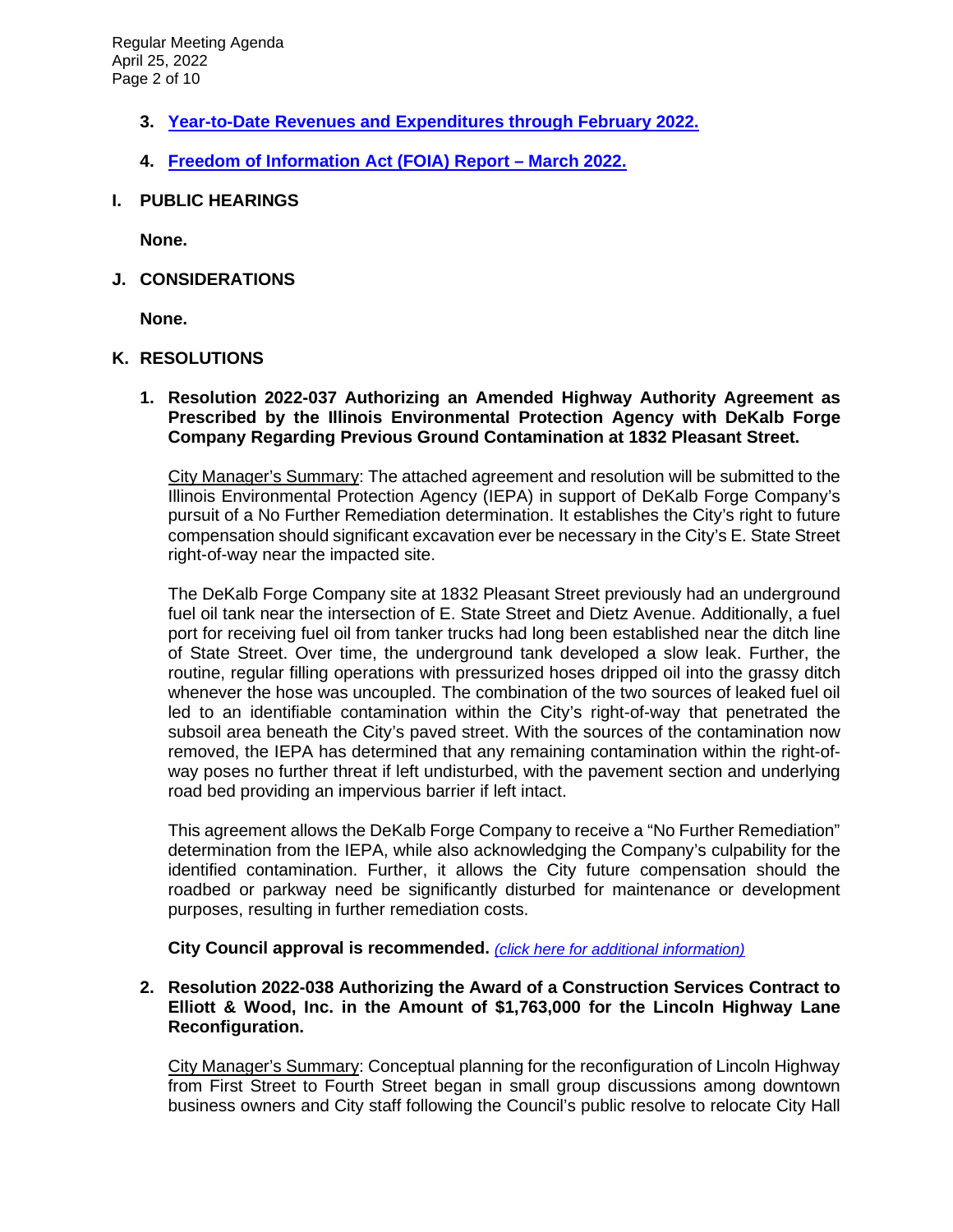to 164 E. Lincoln Highway in May 2019. Despite COVID constraints, which led to the rebidding of annual street maintenance work in the Spring of 2020, some in-house conceptual design work was begun by City Engineer Zac Gill. The re-configuration took shape as a reduction in lanes from four to three, with the middle lane serving as a turn lane. The resulting "gain" of five to six feet of sidewalk space on both the north and south sides of the project area offered safer and calmer pedestrian passage in contrast to the truck raceway that has dominated the downtown streetscape for decades. Additional historic lighting, better signage, wider pedestrian-friendly "eyebrows" at the intersections, more color, electrification of the permanent planters to brighten special events, and other features were added to the design stew. In the late fall of 2020, the passage of the FY2021 Budget committed TIF#3 monies for the formal design and completion of the streetscape improvements planned for 2021.

The IDOT formal review extending from March 2021 through March 2022 precluded the possibility of a road project in 2021. After several iterations of complete plan sets, a public bid process was authorized in late March of this year. It should be noted that through the long design period the City was ably assisted by Engineering Enterprises, Inc. of Sugar Grove who prepared and revised plan documents in timely consultation with Mr. Gill.

At the bid opening on April 20, the lowest responsible bidder was Elliott & Wood of 210 Industrial Drive, DeKalb, with a bid price of \$1,763,000 (see attached memorandum from Zac Gill). The construction contract will be paid from TIF#3 (262-00-00-83900).

**City Council approval of the Elliott & Wood bid is recommended.** *[\(click here for](https://www.cityofdekalb.com/DocumentCenter/View/13806/9-Res-2022-038)  [additional information\)](https://www.cityofdekalb.com/DocumentCenter/View/13806/9-Res-2022-038)*

### **3. Resolution 2022-039 Authorizing a Permit Application to the Illinois Department of Transportation for the Lincoln Highway Lane Configuration.**

City Manager's Summary: Concurrent with the Council's award of contracts and engineering services to implement the Lincoln Highway Lane Reconfiguration project, the City is required to approve a resolution formalizing the Permit Application to the Illinois Department of Transportation, and the City is required to commit to the completion of the project according to the IDOT-approved plans and specifications.

**City Council approval is recommended.** *[\(click here for additional information\)](https://www.cityofdekalb.com/DocumentCenter/View/13807/10-Res-2022-039)*

#### **4. Resolution 2022-040 Authorizing an Engineering Services Agreement with Fehr-Graham & Associates, LLC for the Lincoln Highway Lane Reconfiguration in an Amount Not to Exceed \$124,925.**

City Manager's Summary: If the Council approves the award of a construction contract with Elliott & Wood (Resolution 2022-038), the City staff recommend the award of the construction engineering contract to Fehr-Graham.

Fehr-Graham has long been on the City's pre-qualified list of professional engineering firms, and recently performed under contract for the 2019-2021 Street Maintenance Program, with a high level of satisfaction expressed by residents of a variety of neighborhoods along First Street, Taylor Street, and Seventh Street, in particular.

Assistive services, including hearing assistance devices, available upon request.

COVID-19 Notice: The corporate authorities of the City of DeKalb intend to conduct this meeting in-person with a physically present quorum that is open to the public and in compliance with all applicable public health requirements. Pursuant to current public health guidelines, persons attending this meeting are not required to wear protective face masks/coverings.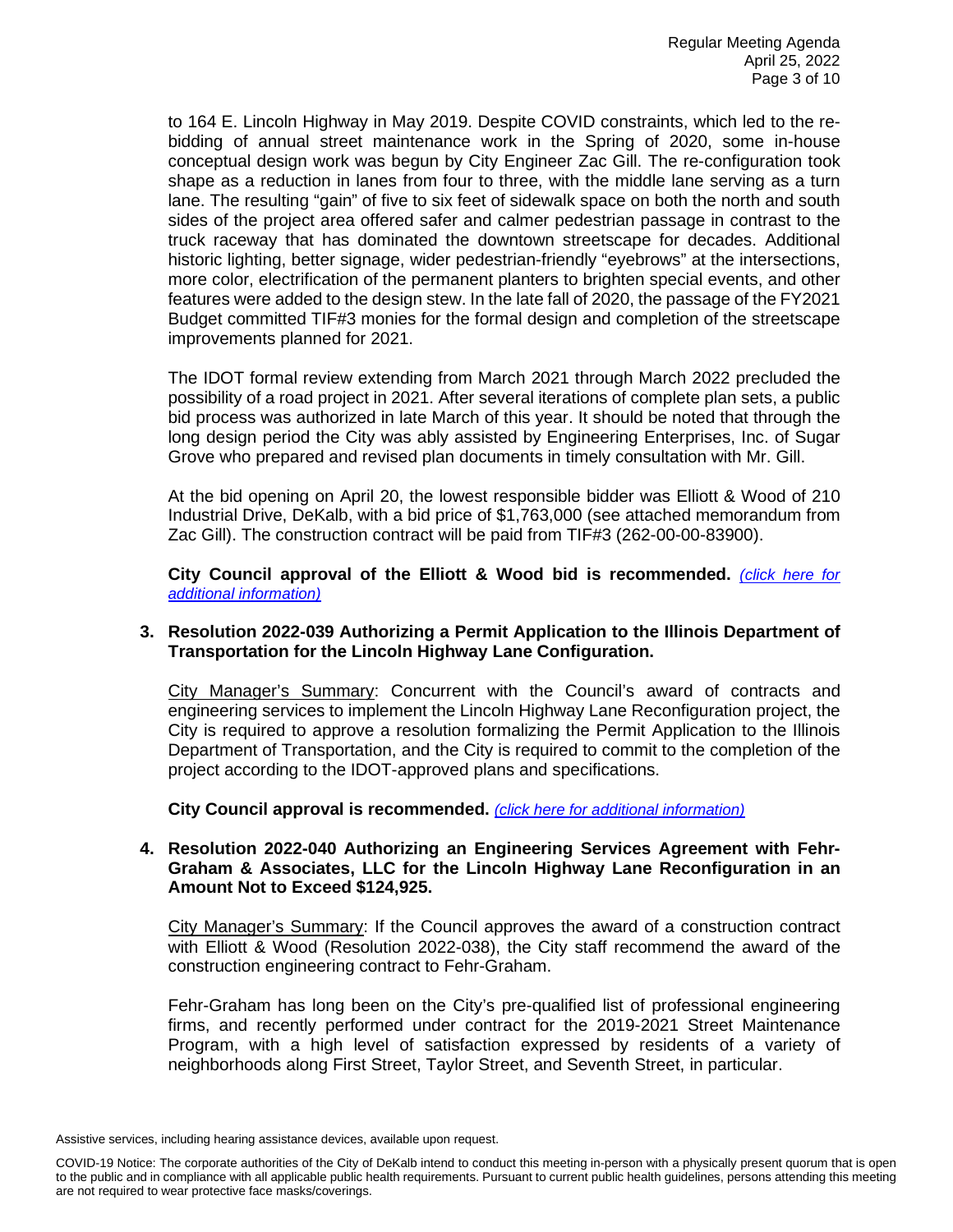This major downtown project will require almost daily adjustments to the rhythms of downtown commerce and business operations. A key focus will be the minimizing of business disruption and customer inconvenience, while maintaining a steady pace of work to meet construction timelines and to remain within budget. The Fehr-Graham resident engineers have a strong track record in these areas.

The City Engineer had estimated \$150,000 for construction engineering services. Fehr-Graham has proposed a contract in the amount of \$124,925 to cover daily construction engineering and administrative services. This cost would be paid from the TIF#3 Fund (262-00-00-83900).

**City Council approval is recommended.** *[\(click here for additional information\)](https://www.cityofdekalb.com/DocumentCenter/View/13808/11-Res-2022-040)*

**5. Resolution 2022-041 Authorizing the Appropriation of Local Funds and a Joint Funding Agreement with the Illinois Department of Transportation for the Replacement of the Bridges at N. First Street and Lucinda Avenue for an Estimated \$1,180,250.**

City Manager's Summary: The attached document authorizes a joint funding agreement with IDOT and commits the required local share of funds to the proposed double bridge replacement project scheduled for actual construction beginning in the Spring of 2023 and ending in the Fall of 2023. The project involves two bridge replacements on major travelled routes with substantial funding from the State of Illinois. One bridge spans the Kishwaukee River on N. First Street near the Clinton Rosette Middle School and the other spans the Kishwaukee River at the Lucinda Avenue entrance to the NIU campus. Both bridges have reached the end of their design life. The engineering for these major projects has been underway since 2020.

The contract is held by IDOT, with the local agency share remitted to them upon request as the project advances. To formalize the forthcoming contractual arrangement, IDOT requires not only an authorized Joint Funding Agreement from the local municipality, but an underlying resolution appropriating the local share of anticipated project costs. The accumulated local share is \$1,180,250 (210-00-00-83800).

The project, which is funded locally through Rebuild Illinois Bond sale proceeds and also through State MFT allocations, is scheduled to go to bid in June of this year to allow for significant lead time in the ordering and acquisition of special bridge components in time for an aggressive start in 2023.

# **City Council approval is recommended.** *[\(click here for additional information\)](https://www.cityofdekalb.com/DocumentCenter/View/13809/12-Res-2022-041)*

#### **6. Resolution 2022-042 Authorizing the Award of a Contract to Northern Illinois Service Company for the Demolition and Restoration of 1011-1027 W. Hillcrest Drive in the Amount of \$237,883.**

City Manager's Summary: The mixed commercial and residential property at 1011-1027 W. Hillcrest Drive was purchased by the City of DeKalb on October 18, 2021. With the exception of a few second-floor residential tenancies without written leases, the various residential and commercial tenants held leases that allowed for termination by the City in six months upon appropriate written notice. Almost immediately after the property closing in mid-October, the City provided such notice, which identified April 30, 2022, as the date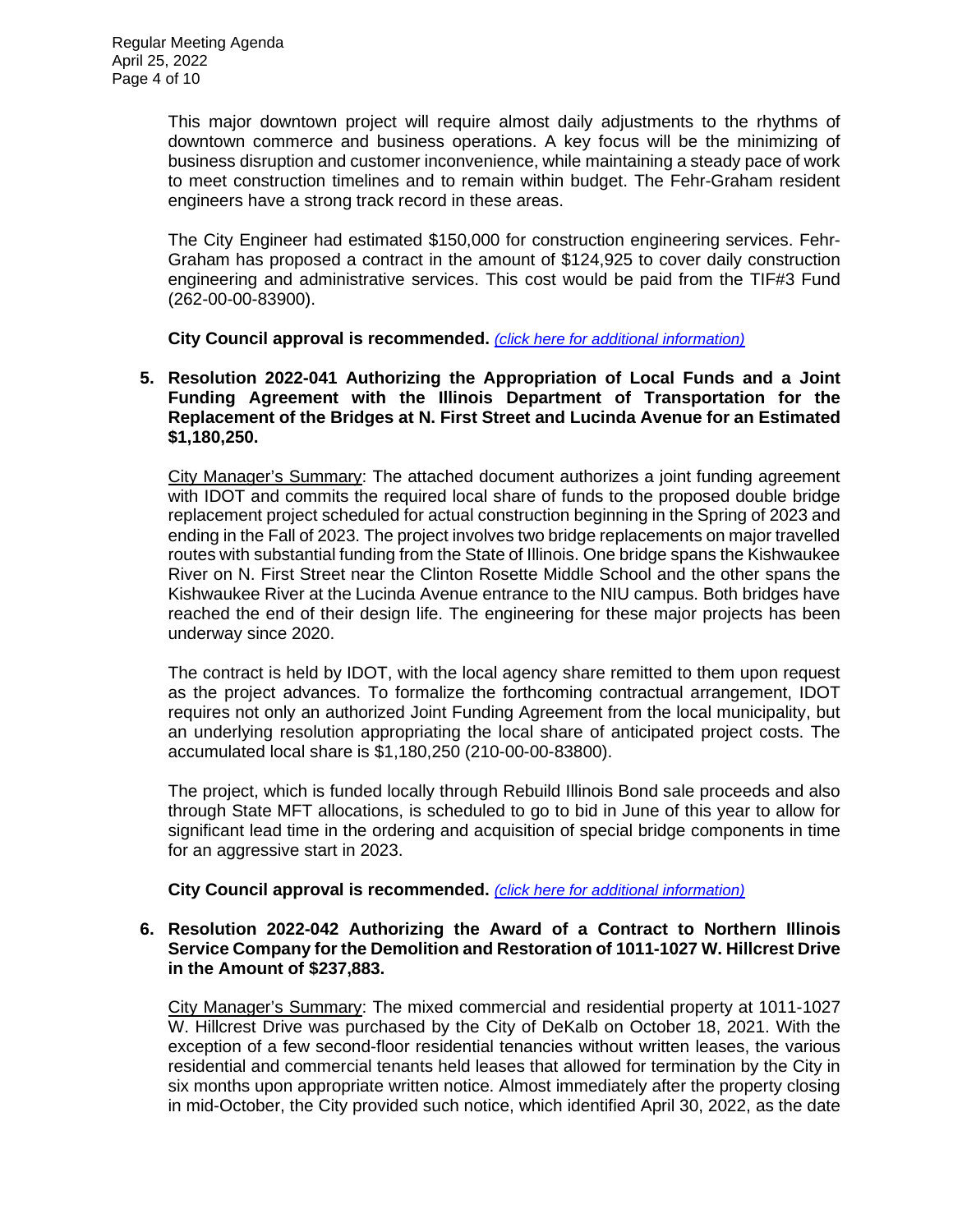of termination. Since the legal notices were delivered, the City staff have been working collaboratively with all of the commercial and residential tenants to provide relocation assistance that has principally consisted of (a) reimbursement for the first and last month's rent and a damage deposit at a new rental location, and (b) reimbursement for moving expenses. The condition for the reimbursement of rental expenses has been the presentation of a signed lease, and the condition for the reimbursement of moving expenses has been the presentation of a paid receipt from an established moving company or trailer rental company. To date, the reimbursements have totaled \$120,725.07, with the possibility of one final reimbursement for relocation. All tenants will be relocated by April 30, 2022.

It was the Council's intent in the Fall of 2021 to come into possession of the former Hunter Hillcrest property, to fairly and safely relocate all tenants, and to raze the structure as a step toward the ultimate solicitation of proposals for the redevelopment of the City's holdings, which stretch in an L-shaped direction eastward on Hillcrest Drive then northward on Blackhawk Road (see attached aerial view). In anticipation of the demolition of the Hillcrest property, Andy Raih, Assistant Director of Public Works for Streets, Facilities and Airport, conducted an environmental review of the property and has arranged for the removal of any contaminants by a qualified environmental firm. The department also released a solicitation of demolition bids on March 22, 2022 for the razing of the sprawling building as well as the broad parking lot.

The request for bids (RFP) resulted in five submissions by the bid deadline of April 11. Following the closing of the public bidding process, Public Works conducted reference checks and has identified Northern Illinois Service Company as the most responsible bidder at \$237,883. The table below shows all the responsible bids which ranged from \$237,883 to \$368,122:

| <b>Bidder</b>                            | <b>Building</b><br><b>Demolition</b> | <b>Parking Lot</b><br>Removal | <b>Final Bid</b><br><b>Total</b> |
|------------------------------------------|--------------------------------------|-------------------------------|----------------------------------|
| N Trak Group                             | \$225,450.00                         | \$75,000.00                   | \$300,450.00                     |
| American Demolition Corp.                | \$210,708.65                         | \$157,413.35                  | \$368,122.00                     |
| <b>Northern Illinois Service Company</b> | \$171,160.00                         | \$88,382.00                   | \$237,883.00                     |
| <b>McDonagh Demolition</b>               | \$254,000.00                         | \$73,000.00                   | \$327,000.00                     |
| <b>Alpine Demolition Services</b>        | \$254,000.00                         | \$112,300.00                  | \$366,300.00                     |

**City Council approval of the contract with Northern Illinois Service Company in the amount of \$237,883 is recommended.** *[\(click here for additional information\)](https://www.cityofdekalb.com/DocumentCenter/View/13810/13-Res-2022-042)*

# **L. ORDINANCES – SECOND READING**

### **1. Ordinance 2022-017 Amending Chapter 7 "Water Service", Section 7.18 "Water Rates", and Section 7.18-6 "Water Service Fee".**

City Manager's Summary: At the last regular Council meeting of April 11, the Council considered a proposal to raise the City's billed user rate for water service. On first reading, the Council approved a 3.5% water rate increase as recommended by the City Manager. Because of the potential impact on all City businesses and residences, the Council agreed

Assistive services, including hearing assistance devices, available upon request.

COVID-19 Notice: The corporate authorities of the City of DeKalb intend to conduct this meeting in-person with a physically present quorum that is open to the public and in compliance with all applicable public health requirements. Pursuant to current public health guidelines, persons attending this meeting are not required to wear protective face masks/coverings.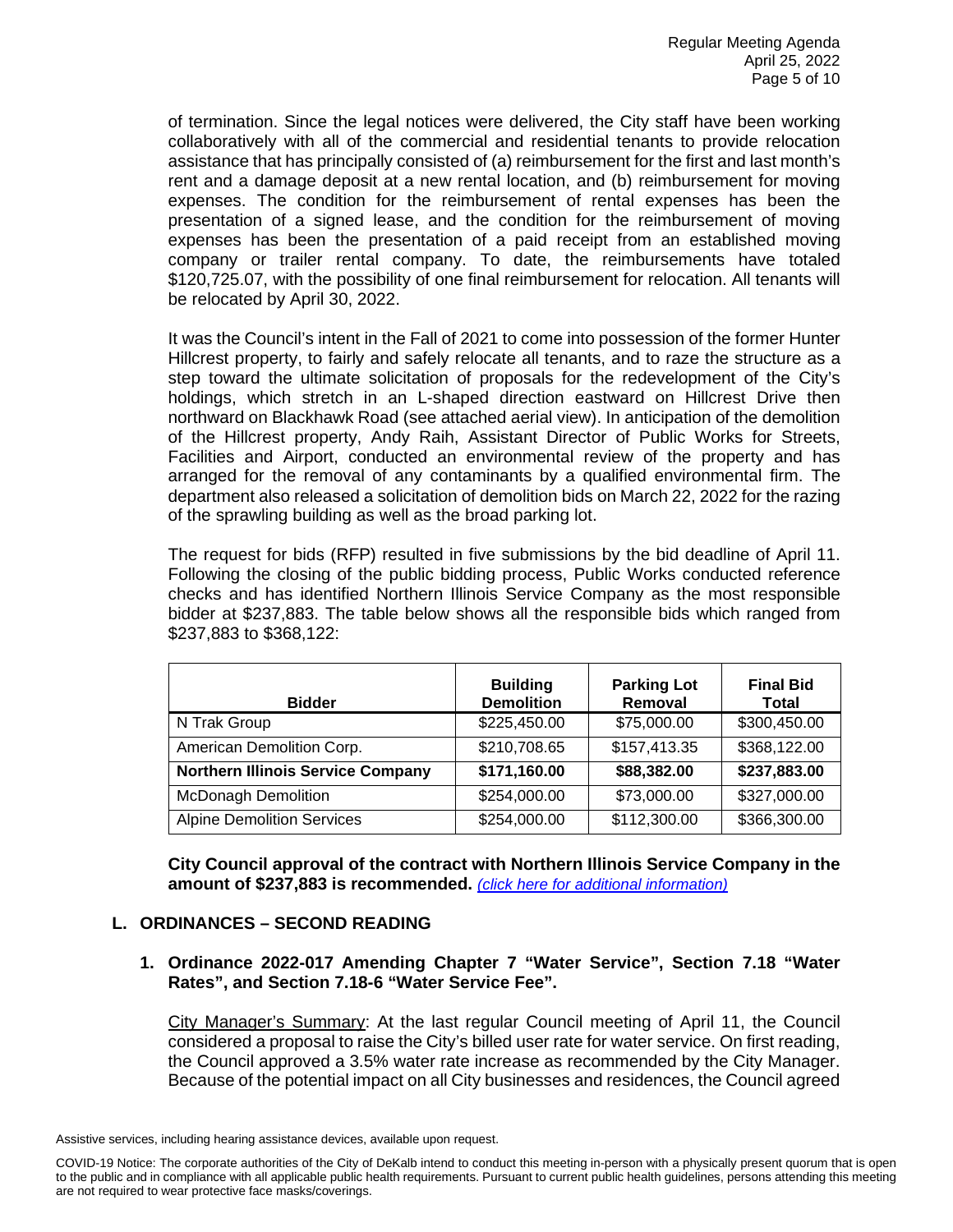to postpone consideration of this matter on second reading until April 25, to allow for more public review and discussion.

#### **Background**

As explained at the Council meeting on April 11, the City's water rate and water service fee are both components of the billed user rate for City water service. The water rate is specifically tied to water consumption; the water service fee is a minimum flat fee that is billed bi-monthly and varies based on water meter size. The meter size is in turn related to the building use. The working assumption has historically been that larger and more complicated building designs invite higher capital costs for the City in terms of fire protection and tributary mains.

Chapter 7.18 (Water Rates) of the City's Municipal Code states that the Water Rate and Water Service Fee shall be "subject to a positive adjustment annually using the increase, if any, in the most recent Consumer Price Index (CPI)." Prior to 2021, the Municipal Code permitted annual CPI increases without Council consideration. This code provision was revised last year to invite Council consideration of any fee increases, in the best interest of our customers.

This approach is all the more important because of the climbing consumer price increases state-wide and nation-wide. If the Council were to automatically increase billed user rates in line with the most recent CPI (February 2021 to February 2022), it would result in a water rate increase of 7.1%. This adjustment would be effective April 1, 2022, for bills issued on the July 1 bill cycle. A 7.1% CPI water rate and water service fee increase would result in the average single-family home paying approximately \$32.64 more per year in water cost and would generate an estimated \$447,724 annually in revenue to the Water Fund, assuming water sales remain flat.

Many businesses and individuals continue to struggle with the negative economic impacts of COVID-19 in addition to rising inflation. The City's Water Fund is no exception to this condition. Increased commodity, shipping, and labor costs have adversely impacted all aspects of the Water Fund's budget. Because 95% of the Water Fund's revenues are generated through water sales and water service fees, a thoughtful consideration of water rates is a prudent fiscal exercise. At the same time, any fiscal determination must be balanced with the impact on our customers. For this reason, several water rate options were provided for the Council's consideration, including a 7.1% increase (the February 2022 CPI); a 3.5% increase; a 2.6% increase (same as in 2021); and no increase.

| <b>Water Rates</b>                                                  |                     |                                           | Water Service Fee |                         |              | Water Fund and Customer Impact |                          |                   |
|---------------------------------------------------------------------|---------------------|-------------------------------------------|-------------------|-------------------------|--------------|--------------------------------|--------------------------|-------------------|
| Current                                                             |                     |                                           | <b>New</b>        | Current                 |              | Proposed                       |                          |                   |
| Water                                                               | Proposed            | Rate                                      | Water             | <b>Bi-Monthly Water</b> | Bi-Monthly   | Bi-Monthly                     | <b>Estimated Total</b>   | Annual Increase   |
| Rate                                                                | Water Rate Increase |                                           | Rate              | Service Fee             |              | Water Service   Water Service  | <b>Additional Water</b>  | to Customer's     |
| (per unit)                                                          | Increase            | ${\rm (per\, unit)}$ ${\rm (per\, unit)}$ |                   | *(3/4" water meter)     | Fee Increase | Fee                            | <b>Revenue Generated</b> | <b>Water Bill</b> |
| \$3.94                                                              | 7.10%               | \$0.28                                    | \$4.22            | \$13.46                 | \$0.96       | \$14.42                        | \$447,724                | \$32.64           |
| \$3.94                                                              | 3.50%               | \$0.14                                    | \$4.08            | \$13.46                 | \$0.47       | \$13.93                        | \$220,709                | \$16.07           |
| \$3.94                                                              | 2.60%               | \$0.10                                    | \$4.04            | \$13.46                 | \$0.35       | \$13.81                        | \$163,955                | \$11.94           |
| \$3.94                                                              | 0.00%               | \$0.00                                    | \$3.94            | \$13.46                 | \$0.00       | \$13.46                        | \$0.00                   | \$0.00            |
| * Water Service Fee for meters greater than 3/4-inch will be higher |                     |                                           |                   |                         |              |                                |                          |                   |

The impacts of each option as it relates to the Water Fund and our customers are compared in the following table: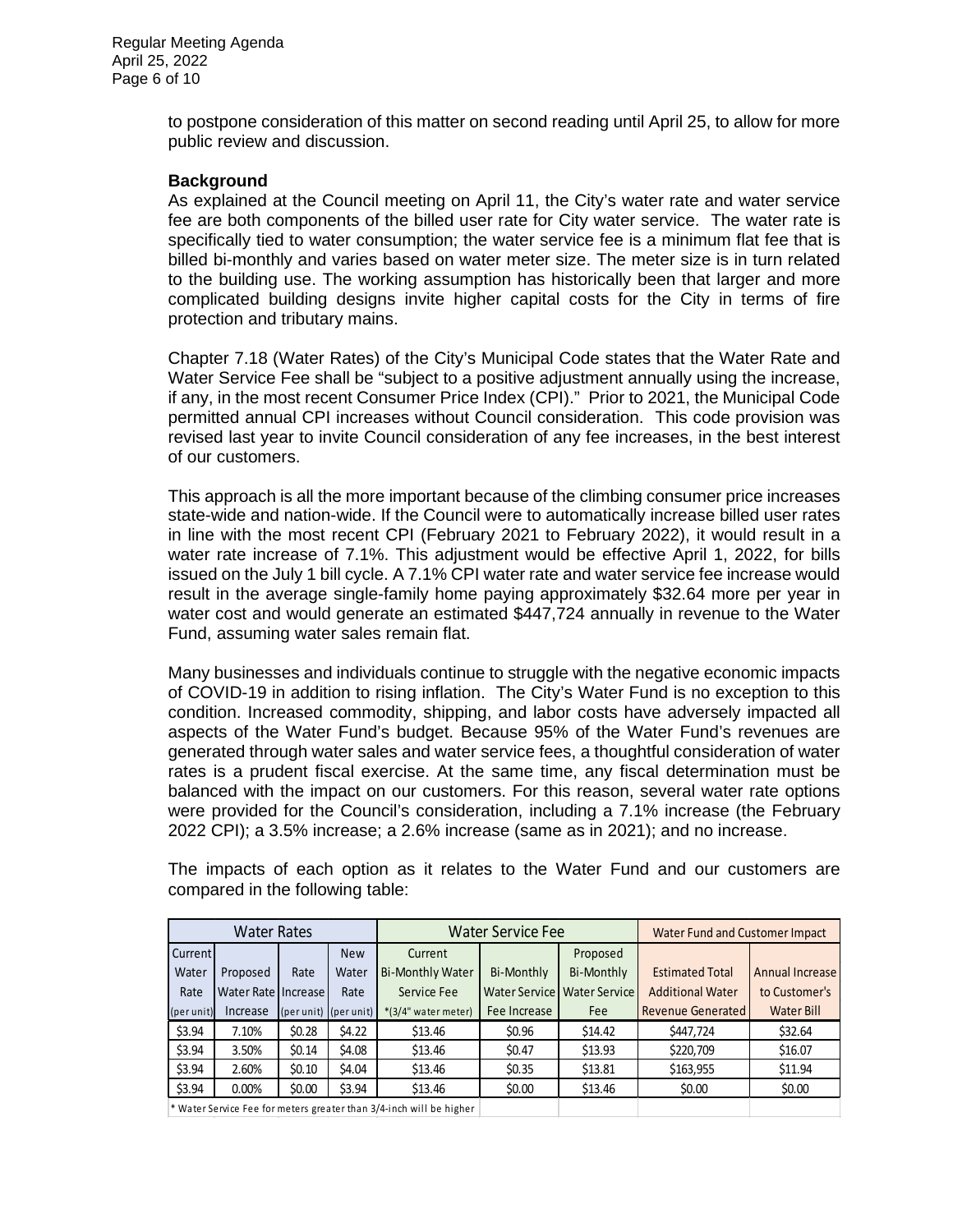A comparison of water user fees for surrounding communities was also presented on April 11 (see below). The comparison is based on the monthly cost for 6,000 gallons of water, which is the average use for a typical home. The total monthly water cost listed in the table includes the water rate as well as any other associated fees used in calculating the billed user rate. A CPI adjustment of 7.1% would result in the monthly water cost increasing from \$38.33 to \$41.05 per month for DeKalb customers, or an increase of \$2.72 per month. **An increase of 3.5% (1/2 the CPI) would result in the monthly water cost increasing from \$38.33 to \$39.67 per 6,000 gallons used, or an increase of \$1.34 per month.** The Water Rate Comparison Chart below shows how DeKalb's water rate would compare to other communities, assuming a 3.5% rate increase.

| <b>Current Water Rate Comparison</b> |                                                |  |  |  |
|--------------------------------------|------------------------------------------------|--|--|--|
| <b>Municipality</b>                  | Total Avg Monthly Water Cost per 6,000 gallons |  |  |  |
| Geneva                               | \$54.62                                        |  |  |  |
| Elburn                               | \$49.49                                        |  |  |  |
| Maple Park                           | \$48.28                                        |  |  |  |
| Sycamore                             | \$41.98                                        |  |  |  |
| <b>DeKalb</b>                        | $$39.67*$                                      |  |  |  |
| St. Charles                          | \$38.41**                                      |  |  |  |
| Genoa                                | \$34.10                                        |  |  |  |
| Cortland                             | \$32.50                                        |  |  |  |

\*DeKalb's monthly water rate with a proposed 3.5% rate increase

\*\*The City of St. Charles does not include "summer user rates" which are 71% higher.

**City Council approval of the proposed 3.5% increase on Second Reading is recommended.** *[\(click here for additional information\)](https://www.cityofdekalb.com/DocumentCenter/View/13811/14-Ord-2022-017)*

# **M. ORDINANCES – FIRST READING**

**1. Ordinance 2022-018 Authorizing a Zoning Map Amendment from the "LI" Light Industrial District to the "LC" Light Commercial District for 315 N. Sixth Street (Elion Business Center LLC).**

City Manager's Summary: The City has received a petition from Elion Business Center LLC represented by Kendra Elion to rezone a portion of 315 N. Sixth Street from the "LI" Light Industrial District to the "LC" Light Commercial District. The intent of the applicant is to establish a day care center and associated uses at the location.

As Planning Director Dan Olson writes in his background memorandum, the proposed rezoning covers the building only as the associated parking lot to the north is already zoned "LC" Light Commercial District. The applicant is under contract with the current owner of the property, JB Buckner Family LTD Partnership. The request is for the rezoning of the site, not the approval of the day care center or a site plan. The approximate location of the proposed outdoor play areas is provided on an aerial, which is included in the Council's background materials. The play areas will be added north of the building in an area currently containing a portion of the parking lot.

The applicant currently operates a day care center along DeKalb Avenue in Sycamore called Mother's Little Helper Learning Center. The new day care center will be called

Assistive services, including hearing assistance devices, available upon request.

COVID-19 Notice: The corporate authorities of the City of DeKalb intend to conduct this meeting in-person with a physically present quorum that is open to the public and in compliance with all applicable public health requirements. Pursuant to current public health guidelines, persons attending this meeting are not required to wear protective face masks/coverings.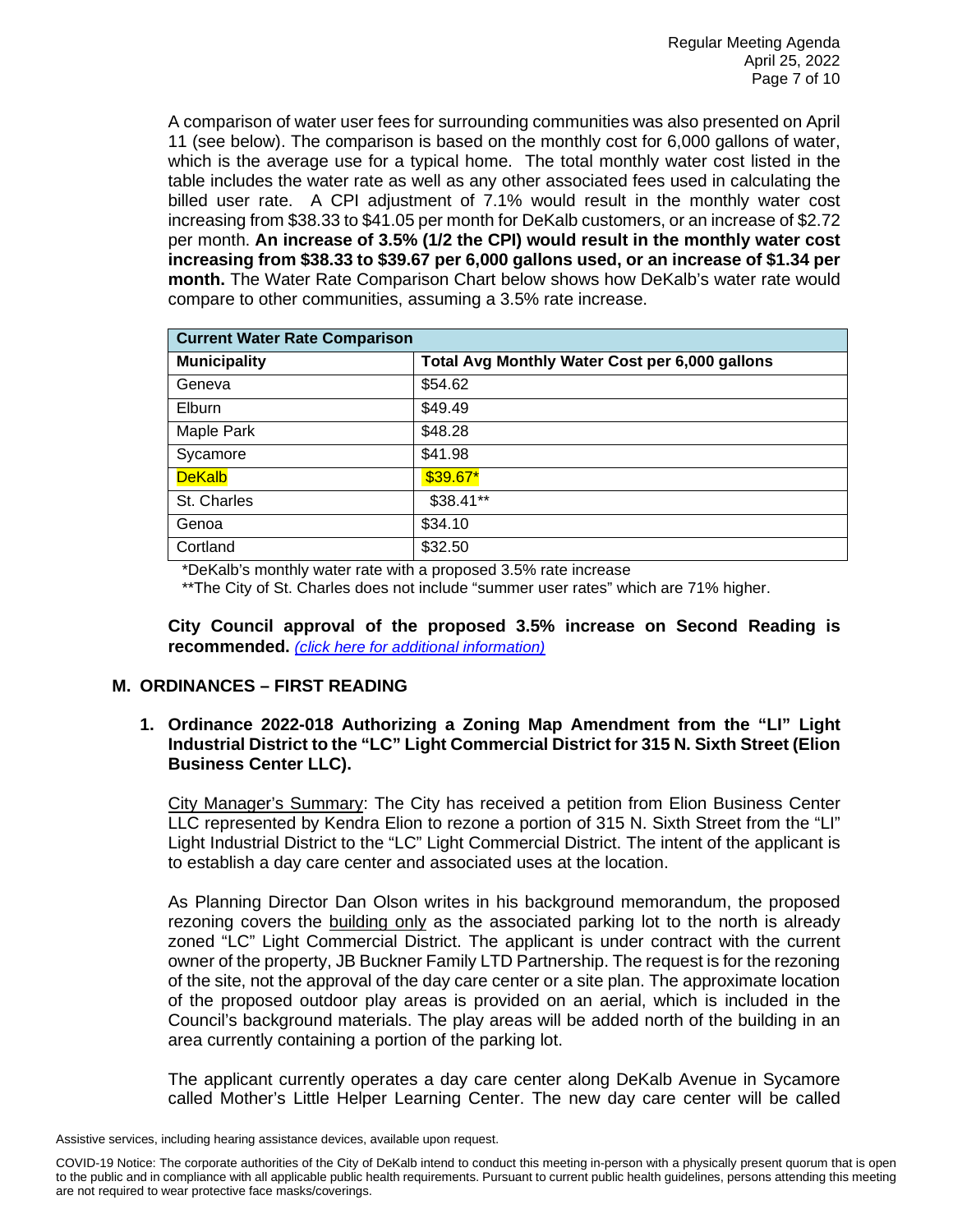Mother's Little Helper 2 and will accommodate approximately 197 children. The facility will provide care for children ages six weeks to 13 years including before-school and afterschool programs and summer camps. The proposed hours for the day care center will be 6:30 a.m. to 5:30 p.m., with 9:30 a.m. being the latest for drop-offs. The current building is 24,050 square feet in area with about half the space proposed for the day care use. The applicant would also like to lease some of the remaining space for professional suites including a variety of small businesses such as offices and service uses, provided they would be permitted in the "LC" District.

Under the current zoning on the site, "LI" Light Industrial, day care centers are a special use and some of the services the applicant wanted to locate in the building are not permitted. Rezoning the site to the "LC" District was seen as the best possible option and the most compatible with the surrounding neighborhood. The proposed "LC" District fits into the surrounding neighborhood, with "LC" zoning existing to the north and east of the subject site. The Housing Authority of the County of DeKalb across N. Sixth Street is zoned "LI" District and the adjacent Christ Community Church's Outreach Center is zoned "LC" District. The 2005 Comprehensive Plan recommends the site for commercial uses.

The applicant has the property under contract with the purchase contingent upon the approval of the rezoning. The attorney for the current owner is content with the condition that if the sale does not go through after approval of the rezoning, the property will revert back to the "LI" Light Industrial District. The language to accommodate this request is addressed in the Ordinance approving the rezoning.

The Planning & Zoning Commission reviewed the rezoning request on April 18 and by a vote of 6-0 (Maxwell absent) recommended its approval. **City Council approval of the Planning & Zoning Commission recommendation is requested.** *[\(click here for additional](https://www.cityofdekalb.com/DocumentCenter/View/13812/15-Ord-2022-018)  [information\)](https://www.cityofdekalb.com/DocumentCenter/View/13812/15-Ord-2022-018)*

### **2. Ordinance 2022-019 Amending Chapter 33 "Peddlers, Solicitors and Itinerant Merchants", Section 33.13 "Food or Beverage Vending Vehicles".**

City Manager's Summary: At the last regular City Council meeting of April 11, the Council considered revisions to Municipal Code Chapter 33 "Peddlers, Solicitors, and Itinerant Merchants," Section 33.13, "Food and Beverage Vending Vehicles," to make food trucks more welcome in the rhythms of DeKalb's events and commerce.

The impetus for this review was the fact that laddered fees and detailed regulations and licensure preconditions appeared to be discouraging applications, even though food trucks have become a common sight at many public and private events around the City and around the County during warmer months. In fact, between 2019 and 2021, only four food truck licenses were issued.

The attached ordinance revises the regulations to establish the following essential preconditions for a City license:

 A County food license. The DeKalb County Health Department enforces the public health parameters including such sanitary considerations as available hot and cold water, portable handwashing facilities, dishwashing facilities (if applicable), and the identification of restrooms at or near the site.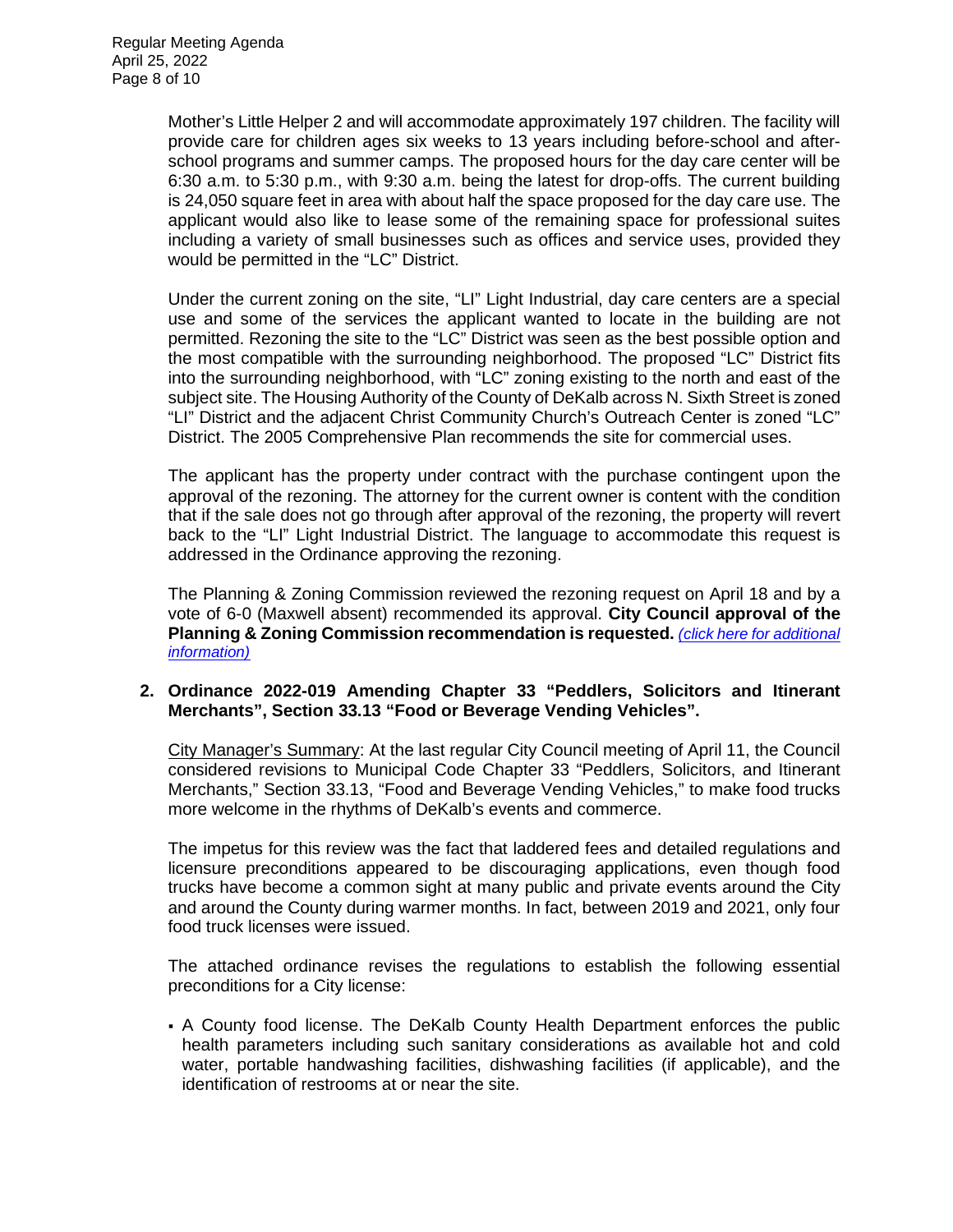- A "one-stop" shop experience with the City. Fees will be limited to one, non-refundable payment of \$75.00 at the time of application.
- Removal of the background investigation. It is true that around the country there have been instances over time in which mobile unit vendors have put both juveniles and adults at risk. However, the fact is that the persons operating the vehicles often change throughout the season and there is no City staff capacity to routinely check IDs for unit personnel. The DeKalb Police are more likely to learn of suspicious activity by being visible and present at events where such vendors may set up shop.
- No food or beverage vending vehicle may use annoying strobe lighting to solicit retail sales or advertise the presence of the vending vehicle while in operation in the City.
- Any music, noise or sound amplification must comply with all applicable local, state, and federal regulations, and 1) must be at a volume that does not create a nuisance; and 2) must be at a volume that will not be heard more than 300 feet from the food or beverage vending vehicle.
- The operator of any food or beverage vending vehicle shall report and pay sales taxes, with such sales taxes being reported as originating within the City, where required under applicable Illinois law. The operator should also remit any required Restaurant and Bar taxes required under City Code.
- Food trucks cannot be parked within City rights of way where they might pose a distraction to motorists and undue risks for customers milling around the unit.

# **City Council approval is recommended.** *[\(click here for additional information\)](https://www.cityofdekalb.com/DocumentCenter/View/13813/16-Ord-2022-019)*

### **3. Ordinance 2022-020 Amending Chapter 51 "Traffic", Section 51.19 "Penalties", and Schedule C "Parking Prohibited", as it Pertains to Parking on Lincoln Highway Between First Street and Fourth Street to Limit Certain Segments to One Hour.**

City Manager's Summary: The attached ordinance was requested by the Downtown Merchants group. The intent is to encourage the turnover of parking on Lincoln Highway from First Street to Fourth Street. With limited on-street parking spaces on the Lincoln Highway corridor between First and Fourth Streets, the existing spaces are prized by shoppers as well as an increasing number of persons employed at the newer shops and businesses in the downtown. The rising number of retail businesses that rely on frequent customer visits are particularly concerned with the current three-hour limit on parking at these on-street spaces. The Downtown Merchants report that their studies show that some cars are not moved at all during an eight-hour work shift.

Regular enforcement would certainly help, but the Community Service Officers that had once patrolled the downtown area are presently committed elsewhere. Enforcement will be needed regardless of the allowable parking time, and arrangements will need to be made to direct some more attention into the downtown area.

One-hour parking limits are not uncommon in small downtown retail strips. Where meters may still exist in other communities, they typically only take enough change for an hour's legal parking.

Assistive services, including hearing assistance devices, available upon request.

COVID-19 Notice: The corporate authorities of the City of DeKalb intend to conduct this meeting in-person with a physically present quorum that is open to the public and in compliance with all applicable public health requirements. Pursuant to current public health guidelines, persons attending this meeting are not required to wear protective face masks/coverings.